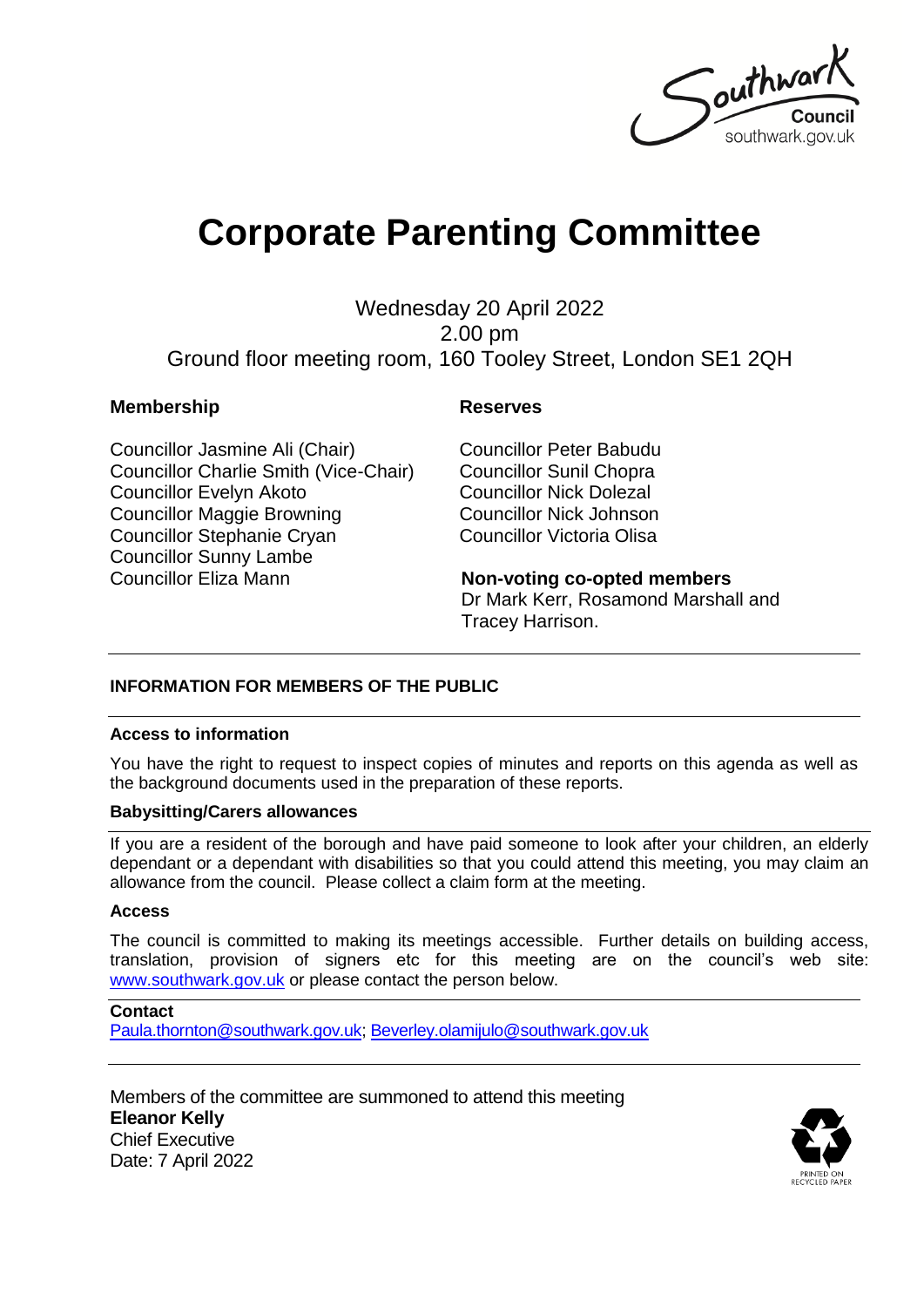Southwark southwark.gov.uk

## **Corporate Parenting Committee**

Wednesday 20 April 2022 2.00 pm Ground floor meeting room, 160 Tooley Street, London SE1 2QH

### **Order of Business**

**Item No. Title Page No.**

#### **MOBILE PHONES**

Mobile phones should be turned off or put on silent during the course of the meeting.

#### **PART A - OPEN BUSINESS**

#### **1. APOLOGIES**

To receive any apologies for absence.

#### **2. CONFIRMATION OF VOTING MEMBERS**

A representative of each political group will confirm the voting members of the committee.

#### **3. NOTIFICATION OF ANY ITEMS OF BUSINESS WHICH THE CHAIR DEEMS URGENT**

In special circumstances, an item of business may be added to an agenda within five clear days of the meeting.

#### **4. DISCLOSURE OF INTERESTS AND DISPENSATIONS**

Members to declare any interests and dispensations in respect of any item of business to be considered at this meeting.

#### **5. MINUTES** To follow

To approve as a correct record the minutes of the open section of the meeting held on 2 March 2022.